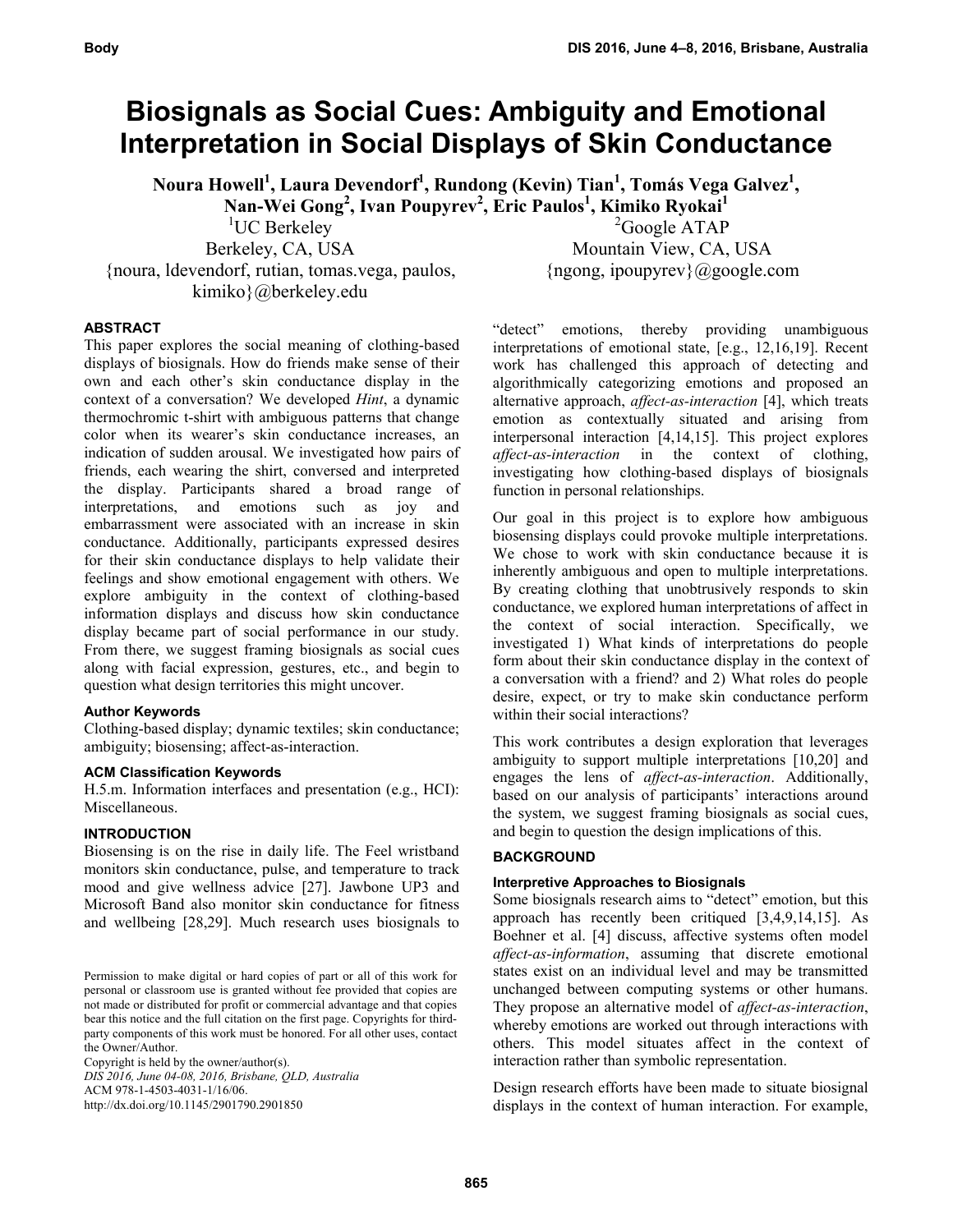Leahu et al. explore a performative account of emotion with a larvae-like creature, called Freaky, which "freaks out" when it detects fear in its wearer, thereby creating a shared human-machine performance of fear [15]. As another example, Boehner et al. contrast sending a particular categorized emotion along with an instant message with sending more contextual information, such as photos of the message composer; the latter affords working out emotions throughout the course of the interaction [4]. Our work engages affect-as-interaction in its design and analysis and contributes further exploration into designing affective systems through this lens.

#### **BIOSIGNALS, FASHION, AND SOCIAL LIFE**

Researchers in and out of HCI have explored garments which display social or physiological information of the wearer  $[2,6,13,14,21,23,26]$ . While some of these examples are provocations or suggestions of future fashion landscapes, others measure skin conductance synchronicity in a social context [24], explore a composite display of a pair's skin conductance [25], or mention compelling anecdotes of social interactions while sharing skin conductance [17]. Recent work has also envisioned many ways that ambiguous dynamic clothing-based displays might prompt reflective and playful experiences in daily life [7]. We extend this work by focusing specifically on the clothing-based display of skin conductance information within close personal relationships to probe more deeply into the roles of ambiguity in clothing-based information displays and of skin conductance in social interaction.

## **DESIGNING "HINT"**

*Hint* is a dynamic t-shirt. When the wearer's skin conductance increases, an indication of sudden arousal, small white patterns slowly appear [Figure 1]. We designed *Hint* to look like an everyday t-shirt because we wanted participants to imagine this technology as something they might encounter in everyday life. So, we augmented t-shirts in neutral colors, used thermochromic pigments for their subtle changes, used screenprinting to apply the thermochromic pigments (as it is a common technique for tshirts), and created two styles to allow pairs of friends to not match each other during our study. Locating the display on the shirt's front made it easily visible to others, to help probe social interpretation. Finally, the ambiguity of what the display change means helps our design engage affectas-interaction: Rather than attempting to detect emotions in the wearer, our t-shirt design merely suggests potential moments of emotional change as indicated by an increase in skin conductance, inviting participants to work out their feelings together throughout their conversation.

Several layers comprise the dynamic garment. By aligning two layers of screenprint, the top thermochromic gray layer (made of TurnThermo thermochromic pigment, Golden silkscreen medium, and Utretch acrylic gel medium in a ratio of 2:3:3 respectively) can fade to transparent to reveal the white non-thermochromic screenprint design beneath.





a) thermochromic gray screenprint, b) white screenprint, c) original t-shirt, d) adhesive, e) conductive thread sewn into fabric. Passive: Some white shapes (layer b) are hidden beneath gray (layer a). Active: Supplying power to the conductive creates heat, turning (a) transparent, thus revealing (b).

This has the visual effect of a white pattern slowly emerging on the gray t-shirt. Conductive thread (electrically insulated, from [18]) is sewn into a separate fabric layer inside the shirt and adhered with two-sided fusible interfacing. Supplying power (5V, LiPo battery, Adafruit Powerboost Charger/Booster) to the conductive thread heats the fabric to about 86°F, activating the color change. The display takes 2-3 minutes with power to clearly change from gray to white. It may stay white for up to 5 minutes, depending on ambient temperature, before returning to gray. Participants wore a Bitalino [22] skin conductance sensor on the back of their shoulder, which is less obtrusive than the more common locations of the wrist or fingers, and shown to be similarly responsive by [8]. Using a low pass filter roughly similar to [19], an Arduino script detects sudden increases in skin conductance and powers the threads accordingly.

## **STUDY**

To study how people make sense of their own and another's skin conductance display in a social context, we recruited pairs of friends to wear *Hint* and have a conversation. For this early stage study, we cast a wide net for potential areas of further investigation. To probe emotional interpretations of the display, we wanted to foster emotional variation in participants' interactions, so we adapted conversation prompts from a psychology study related to increasing interpersonal closeness [1]. These included questions such as, "When did you last sing to yourself? To someone else?" To probe the social meaning of the public displays, we conducted the study in a semi-public workspace familiar to participants, which was occupied by other community members. Lastly, to explore differences in novice versus expert interpretations, we recruited both participants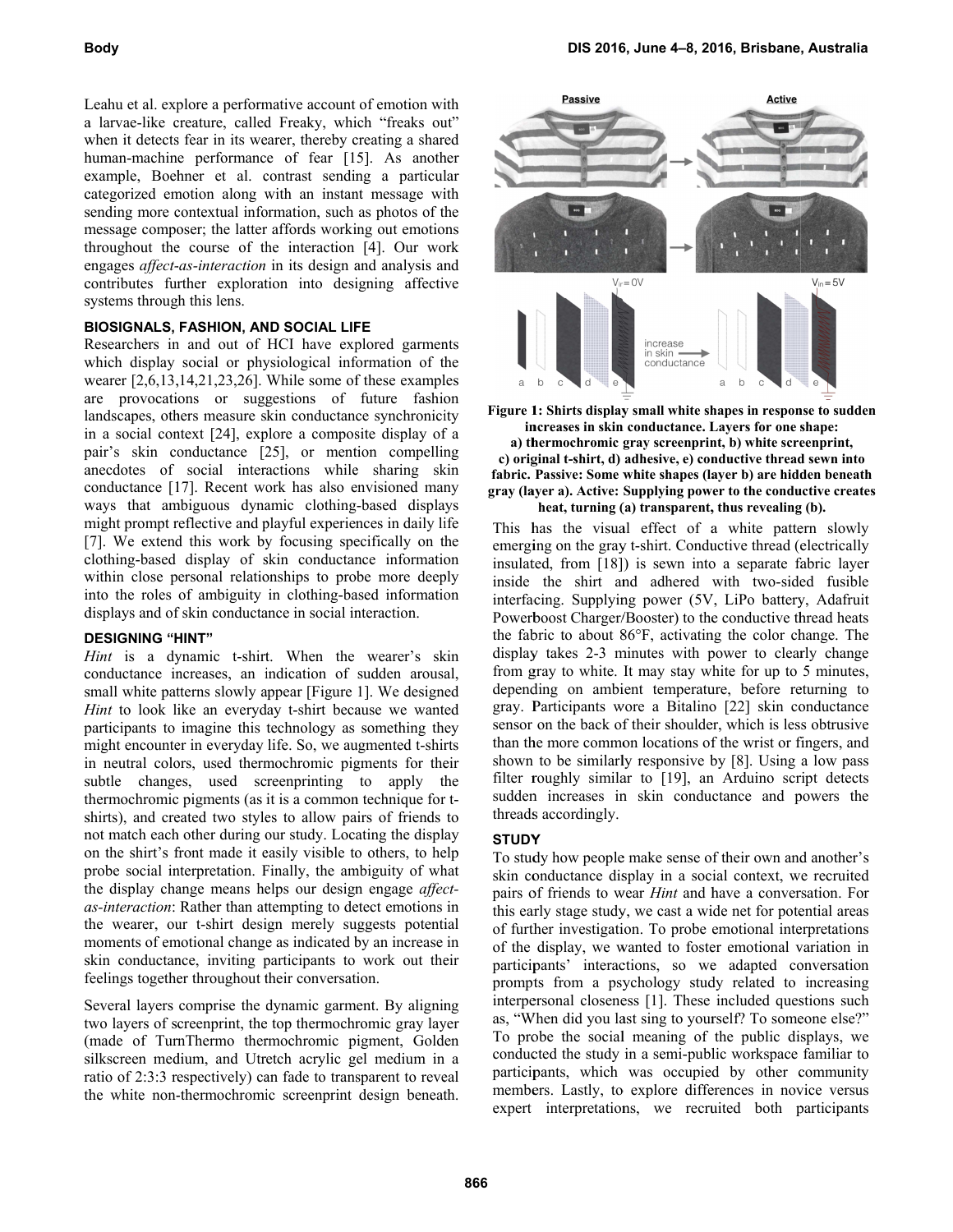

Figure 2: Pairs of friends conversing and observing *Hint*.

unfamiliar with skin conductance and those whose research involves skin conductance or other biosignals. To address all these aspects is beyond the scope of this short paper; here we focus on emotional interpretations.

In the study, the researcher first demonstrated the color change of a t-shirt and briefly explained that skin conductance is associated with excitement of various kinds, such as feeling stressed or happily excited. Each participant chose a shirt and put it on along with the sensor. They were provided with tea, cookies, and conversation prompts, and instructed to fill out a short questionnaire each time they observed a display change. The researcher then stepped aside and the participants were asked to have a conversation on their own using the prompts for 30-45 minutes. Afterward, the participants were interviewed as a pair about their experiences and interpretations with the system.

Five pairs of friends participated for a total of ten people (ages 23-34, 4 women, 6 men). All were platonic friends except for one couple who brought their baby. Two pairs (4 people) did biosignals research, while the rest were unfamiliar with skin conductance. Participants' interactions with each other and the system were video recorded. We analyzed their interactions using a grounded theory approach [5] and organized our observations into emergent themes. We refer to participants by pseudonyms.

## **F FINDINGS**

#### **Socially Situated Interpretation & Reflection**

Participants associated their shirts' display change with a wide range of emotions situated in the context of their conversation, such as embarrassment, fear, joy, or passion when arguing a point. For example, Lily railed against the concept of a mind/body duality with her friend Alfonso. When he noted that her t-shirt had changed colors, Lily suggested that it was due to the intellectual passion of her argument. Later, she and Alfonso were laughing about memes, and Alfonso attributed the change in both their tshirts at that point to the "pure joy" they were experiencing together. Participants' interpretations, which went beyond those mentioned by researchers when introducing the system, suggest a broader research agenda around skin conductance. Prior work focuses on detecting stress [12,19], but as biosensing moves into the varied contexts of daily life it is important to study other possible meanings of skin conductance such as joy or passion.

Sometimes, the ambiguous meaning of a display change was valued as a prompt for open-ended reflection. For example, when Lily pointed out that Alfonso's shirt had changed while he was talking about his internship last summer, Alfonso said it made him reconsider his feelings about his experience there. Ryan described the system as "a canvas onto which I could paint my own imagination about what was happening," and said he enjoyed reflecting on his feelings throughout the conversation. Designing an outward facing display, engaging affect-as-interaction, and leveraging ambiguity helped us go beyond detecting specific emotions toward supporting participants' reflection and multiple interpretations.

Participants often pointed out when their friend's shirt had changed, in part because many reported that it felt more natural to monitor their friend's shirt than to glance down at their own. The display was located on the upper chest near the collarbones. In the context of this study, this placement seems to have encouraged participants to talk about their displays. In the future designing for daily life, the location's potential to detract from eye contact should be considered.

#### **Showi ng Emotional Engagement with Others**

Mary, Hubert, and E Eva seemed to want the disp lay to help them show emotional engagement with others. Mary discussed her desire to be an active listener with her friend Sameeha, and expressed concern that her display showed her anxiety instead of engagement with her friend's stories. Mary's display remained white (indicating consistently high arousal) throughout their conversation. In explaining this to the researcher, Mary said, "I wasn't in a state to have a lot of emotional variation," due to her anxiety about the end of the academic term. Mary said, "I'm worried Sameeha will think I don't care about her stories, which I do, but, because I have this baseline anxiety...It's not that I don't have a change in emotion to some extent, it's just that there's something else that's also there." Mary was concerned that her limited emotional engagement, due to her anxiety, might be perceived as a lack of care.

For Hubert and Eva, who brought their baby, the system brought up what seems to be an ongoing discussion in their relationship about Hubert's perceived lack of empathy. Both do biosignals research. Hubert attributed his shirt's change to holding his crying baby. Later, Hubert was holding his baby again, and the baby was crying again, but Hubert's shirt was not changing color. Eva joked that, "Yours are not changing at all. I married an insensitive guy... You don't even feel empathy for the little guy who's crying." Later when the interviewer asked what they had been saying about "empathy," Hubert and Eva's reflections became more serious and seemed to reference prior discussions. Hubert said, "I'm supposed to have no empathy... I'm sure a lot of people perceive me as kind of a jerk... maybe I could just improve a bit there... I feel a lot of empathy for [baby and wife]." Eva agreed, "This is why [your shirt] turned white when he was crying [the first] time]." What was originally a joking association between the t-shirt, empathy, and the baby crying was later seriously offered as an interpretation by Eva in order to support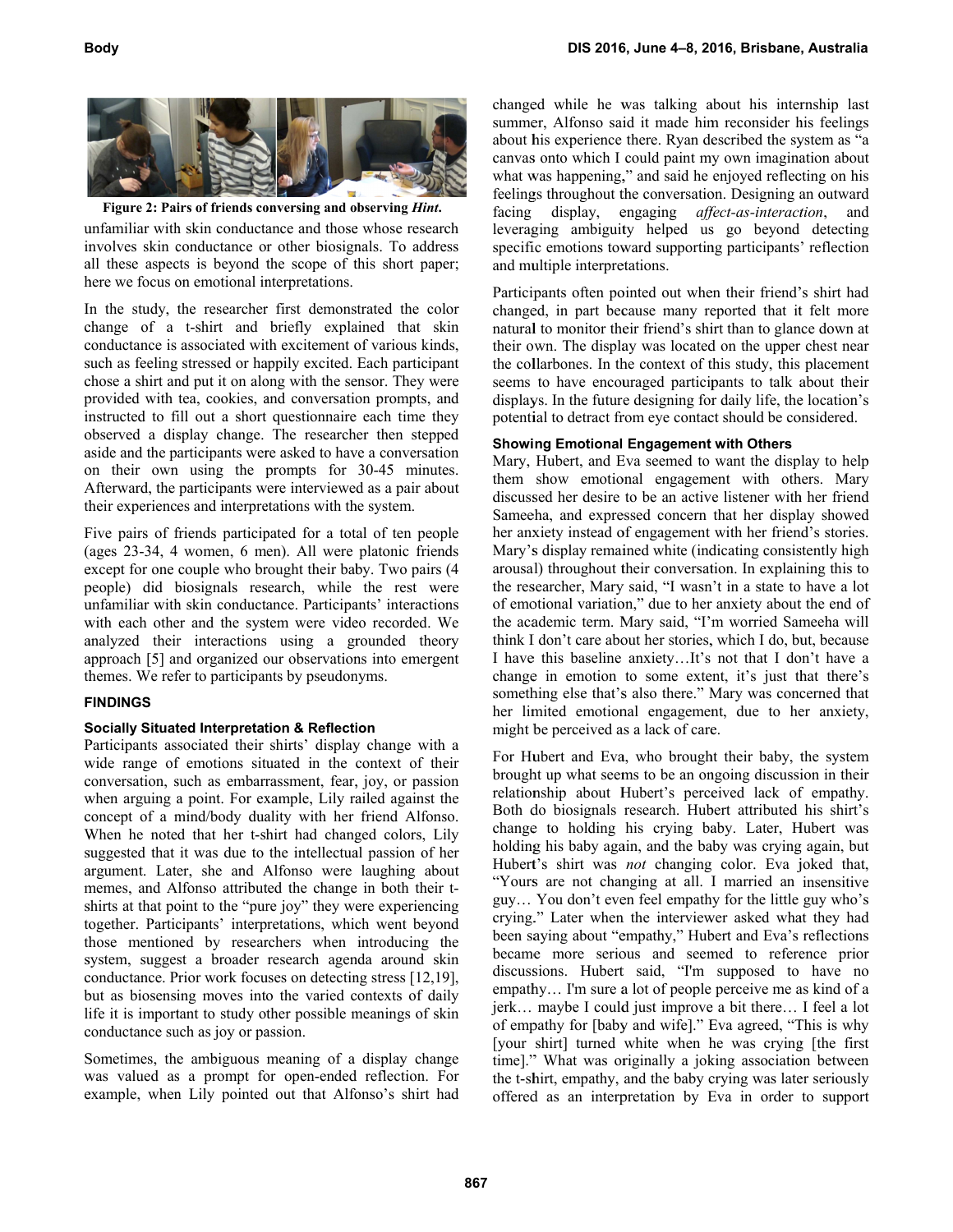Hubert. In both cases, participants wanted to show emotional engagement with someone they were close to and were concerned when the display showed what they interpreted as something other than engagement.

# **Validation**

Ryan and Mary expressed desires for the system to validate their feelings. Ryan, who does biosensing research, shared a story about singing to his ex-girlfriend and his ex-girlfriend laughing at him in response. He said he felt embarrassed while telling the story, and experienced tightness in his chest. He said, "I wasn't sure my shirt changed then, but I wanted to believe it was changing because I felt something strongly… I just wanted some confirmation that what I was feeling was real." Whether a display change occurred was ambiguous to Ryan, but he wanted to use his belief to dispel that ambiguity in order to feel validated. Mary speculated that, "As a person with anxiety, sometimes I want people to know, 'No, I'm really struggling at the moment,' and I think there's something about [*Hint*] that feels like a validation of that, in addition to just my self report of it." In both cases, participants described wanting feelings of validation based on observing a display change.

## **DISCUSSION**

# **Two Kinds of Ambiguity**

Two kinds of ambiguity were present in *Hint*, *ambiguity of observation* and *ambiguity of meaning*, and these are related to Gaver et al.'s *ambiguity of information* [10]. First, many participants reported feeling unsure about whether they had observed a display change, in part due to the t-shirt's subtle fade from gray to white. We call this *ambiguity of observation*, and propose that the slow temporal shift from one state to another can be one way to "use imprecise representations to emphasize uncertainty" [10]. Second, even if a display change were clearly observed, its meaning was still ambiguous, due to the many kinds of excitement associated with skin conductance. We call this *ambiguity of meaning*. Although *ambiguity of information* can stem from the artifact and the way it represents information, ambiguity in Hint stems from the inherent ambiguity of skin conductance data and its variable interpretations.

Prior work showed how people imagined ambiguity to be an asset for clothing-based displays in everyday life [7]. In the context of *Hint,* ambiguity received mixed responses. Ambiguity of meaning was seen as helpful in supporting a broad range of emotional interpretations and prompting open-ended reflection. On the other hand, some participants wished to reduce ambiguity of observation in order to feel validated by the system. Future designs of social biosignals displays should carefully consider and leverage different kinds of ambiguity.

## **Biosignals as Social Cues**

Skin conductance display on *Hint* functioned like other social cues as part of social performance. Drawing from Goffman, all activity, including words, appearance, facial expressions, etc., of a person may be seen as a kind of

"performance" which is used to influence the "audience" of those around them. These performances often fulfill accepted social roles. Goffman provides an example of two friends at lunch showing mutual interest and respect [11]. When wearing garments with ambiguous displays, the wearer and the garment are seen and interpreted together by their audiences [7]. Many participants seemed to want their skin conductance display to help them perform a social role, such as showing emotional engagement with others. In a sense, this biosignal display became part of their social performance along with social cues such as facial expression, tone of voice, etc. Whereas *affect-asinformation* models skin conductance, facial expression, etc., as "social signals" with clear meanings that transcend context, for *affect-as-interaction,* we suggest framing these displays as "social cues," whose meaning is situated within the context of interpersonal interaction. A key difference between *Hint* and other social cues is that participants could not control their skin conductance or its display, at least in this study. This lack of control both detracted from their social performance and helped position skin conductance as something that could validate their feelings because it came from outside their conscious self-report.

Framing displays of biosignals as a social cue suggests many design directions. Perhaps designs could support validation and personal reflection by providing users with private biosignals displays, or support intended social performances with user-controlled public biosignal displays. Biosignals are already mediated by human-made sensors and algorithms, so users would be one of many human mediators. Consider the following reflection on an existing biosensing technology: Technologies such as Apple Watch allow users to share their heartbeat [30] as a meaningful signal. Thinking of heartbeat as a social cue, rather than a signal, lets us consider social contexts in which users might want to share a modified heartbeat, or lead to designs that question social performances to create tension, playfulness, or social critique.

## **CONCLUSION**

We engaged *affect-as-interaction* [4] to design dynamic biosensing clothing for everyday contexts. Pairs of friends, wearing abstract t-shirt displays of their skin conductance, associated it with a wide variety of emotions, such as joy or embarrassment. The display's ambiguity was valued as a prompt for reflection but also hindered participants' attempts to feel validated. Participants sought to use their skin conductance display to help them enact social performances, such as showing emotional engagement with others. We suggest framing biosignals displays as social cues and briefly question design possibilities in which users can mediate their own biosignals displays.

#### **ACKNOWLEDGMENTS**

Thank you to Chris Myers and the CITRIS Invention Lab, John Chuang and the Berkeley BioSENSE group, and the reviewers for their support and advice.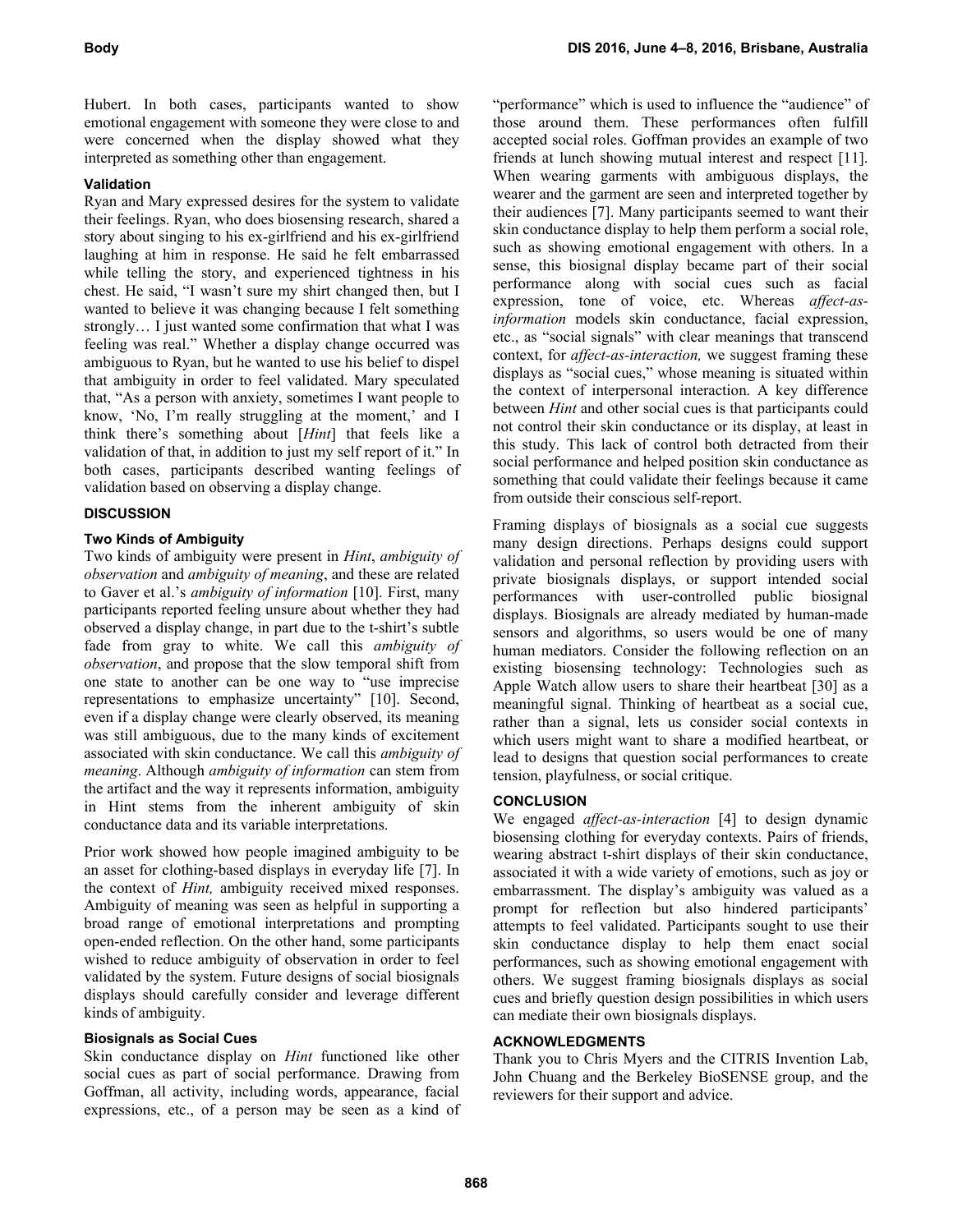## **REFERENCES**

- 1. A. Aron, E. Melinat, E. N. Aron, R. D. Vallone, and R. J. Bator. 1997. The Experimental Generation of Interpersonal Closeness: A Procedure and Some Preliminary Findings. *Personality and Social Psychology Bulletin* 23, 4: 363–377. http://doi.org/10.1177/0146167297234003
- 2. Rain Ashford. 2014. Baroesque barometric skirt. *Proceedings of the 2014 ACM International Symposium on Wearable Computers: Adjunct Program (ISWC'14 Adjunct)*, ACM Press, 9–14. http://doi.org/10.1145/2641248.2641271
- 3. Kirsten Boehner, Rogério DePaula, Paul Dourish, and Phoebe Sengers. 2005. Affect: from information to interaction. *Proceedings of the 4th decennial conference on Critical computing: between sense and sensibility (CC'05)*, ACM Press, 59–68. http://doi.org/10.1145/1094562.1094570
- 4. Kirsten Boehner, Rogério DePaula, Paul Dourish, and Phoebe Sengers. 2007. How emotion is made and measured. *International Journal of Human-Computer Studies* 65, 4: 275–291. http://doi.org/10.1016/j.ijhcs.2006.11.016
- 5. Kathy Charmaz. 2006. *Constructing Grounded Theory: A Practical Guide Through Qualitative Analysis*. Pine Forge Press.
- 6. Jay Chen and Azza Abouzied. 2016. One LED is Enough: Catalyzing Face-to-face Interactions at Conferences with a Gentle Nudge. *Proceedings of the 19th ACM Conference on Computer-Supported Cooperative Work & Social Computing*, ACM, 172– 183. http://doi.org/10.1145/2818048.2819969
- 7. Laura Devendorf, Joanne Lo, Noura Howell, et al. 2016. "I don't want to wear a screen": Probing perceptions of and possibilities for dynamic displays on clothing. *Proceedings of the 34th Annual ACM Conference on Human Factors in Computing Systems (CHI'16)*.
- 8. Marieke van Dooren, J.J.G. (Gert-Jan) de Vries, and Joris H. Janssen. 2012. Emotional sweating across the body: Comparing 16 different skin conductance measurement locations. *Physiology & Behavior* 106, 2: 298–304. http://doi.org/10.1016/j.physbeh.2012.01.020
- 9. W. Gaver. 2009. Designing for emotion (among other things). *Philosophical Transactions of the Royal Society B: Biological Sciences* 364, 1535: 3597–3604. http://doi.org/10.1098/rstb.2009.0153
- 10. William W. Gaver, Jacob Beaver, and Steve Benford. 2003. Ambiguity As a Resource for Design. *Proceedings of the SIGCHI Conference on Human Factors in Computing Systems*, ACM, 233–240. http://doi.org/10.1145/642611.642653
- 11. Erving Goffman. *The presentation of self in everyday life*. Anchor Books, New York.
- 12. Javier Hernandez, Rob R. Morris, and Rosalind W. Picard. 2011. Call Center Stress Recognition with Person-specific Models. *Proceedings of the 4th International Conference on Affective Computing and Intelligent Interaction*, Springer-Verlag, 125–134. Retrieved January 12, 2016 from http://dl.acm.org/citation.cfm?id=2062780.2062798
- 13. Viirj Kan, Katsuya Fujii, Judith Amores, Chang Long Zhu Jin, Pattie Maes, and Hiroshi Ishii. 2015. Social Textiles: Social Affordances and Icebreaking Interactions Through Wearable Social Messaging. *Proceedings of the Ninth International Conference on Tangible, Embedded, and Embodied Interaction (TEI'15)*, ACM Press, 619–624. http://doi.org/10.1145/2677199.2688816
- 14. Lucian Leahu, Steve Schwenk, and Phoebe Sengers. 2008. Subjective Objectivity: Negotiating Emotional Meaning. *Proceedings of the 7th ACM Conference on Designing Interactive Systems (DIS'08)*, ACM, 425– 434. http://doi.org/10.1145/1394445.1394491
- 15. Lucian Leahu and Phoebe Sengers. 2014. Freaky: performing hybrid human-machine emotion. *Proceedings of the 2014 conference on Designing interactive systems (DIS'14)*, ACM Press, 607–616. http://doi.org/10.1145/2598510.2600879
- 16. Sebastian C. Müller and Thomas Fritz. 2015. Stuck and Frustrated or in Flow and Happy: Sensing Developers' Emotions and Progress. *Proceedings of the 37th International Conference on Software Engineering*, IEEE Press, 688–699. Retrieved January 12, 2016 from http://dl.acm.org/citation.cfm?id=2818754.2818838
- 17. Rosalind W. Picard and Jocelyn Scheirer. 2001. The Galvactivator: A glove that senses and communicates skin conductivity. *Proceedings from the 9th International Conference on Human-Computer Interaction*, 1538–1542.
- 18. Ivan Poupyrev, Nan-Wei Gong, Shiho Fukuhara, M. Emre Karagozler, Carsten Schwesig, and Karen Robinson. 2016. Project Jacquard: Manufacturing Digital Textiles at Scale. *Proceedings of the 34th Annual ACM Conference on Human Factors in Computing Systems*.
- 19. Akane Sano and Rosalind W. Picard. 2013. Stress Recognition Using Wearable Sensors and Mobile Phones. *Proceedings of the 2013 Humaine Association Conference on Affective Computing and Intelligent Interaction (ACII'13)*, IEEE, 671–676. http://doi.org/10.1109/ACII.2013.117
- 20. Phoebe Sengers and Bill Gaver. 2006. Staying Open to Interpretation: Engaging Multiple Meanings in Design